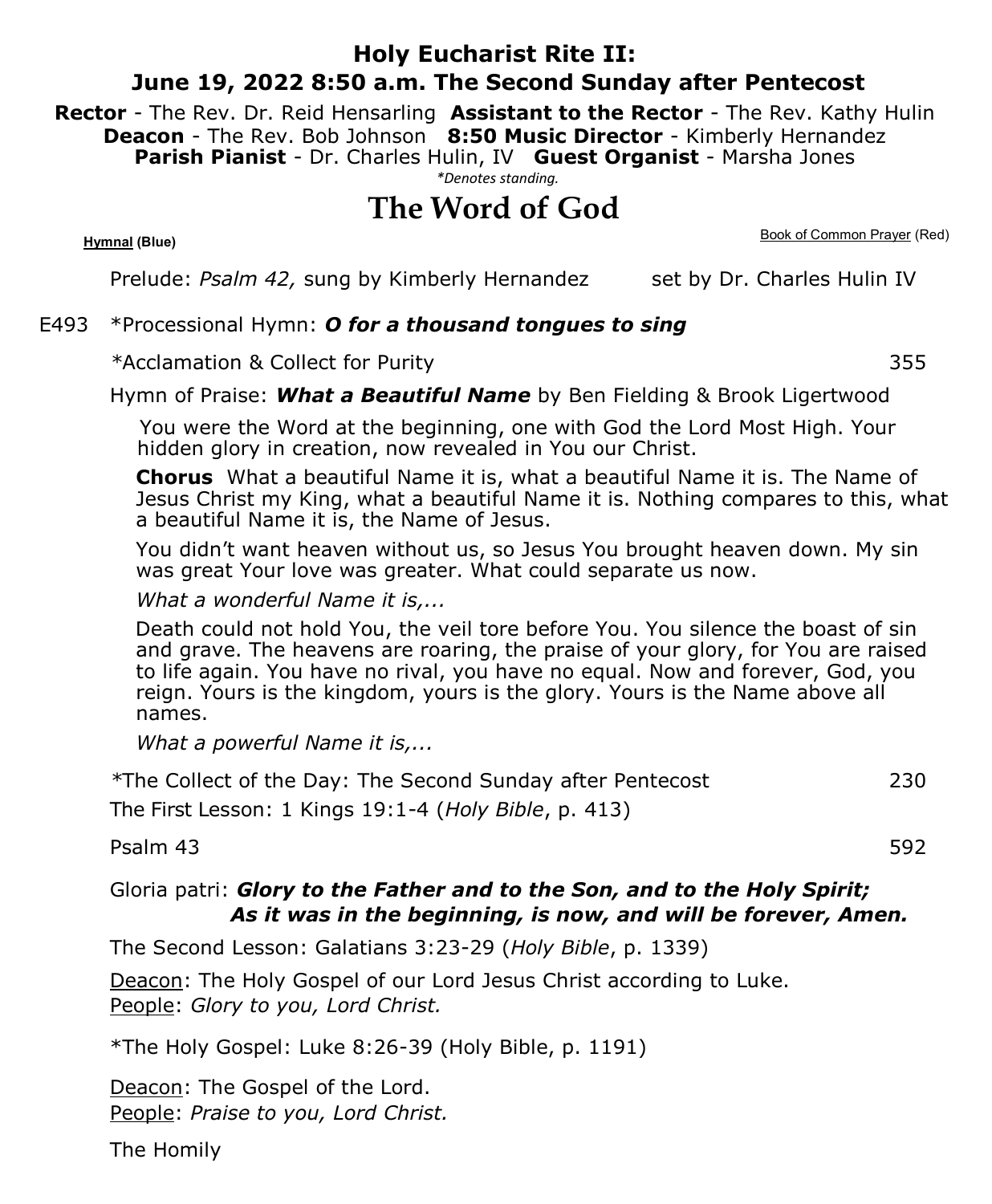| *The Nicene Creed                            | 358 |
|----------------------------------------------|-----|
| The Prayers of the People, Form V (kneeling) | 389 |
| Confession of Sin (kneeling)                 | 360 |
| Absolution of Sin                            | 360 |
| Exchange of Peace                            | 360 |
| <b>Birthdays and Anniversaries</b>           |     |

Announcements

## **The Holy Communion**

*Please remain seated while the tithes and offerings are received to support the ministries of All Saints'.*

Offertory Sentence: Then he said to them, "Therefore render to Caesar the things that are Caesar's, and to God the things that are God's." Matthew 22:21

Offertory Anthem: *Before the Throne of God Above* by Vikki Cook & Charitie Lees Bancroft

| E372 | *Presentation Hymn: Praise to the living God! |     |  |  |
|------|-----------------------------------------------|-----|--|--|
|      | The Great Thanksgiving - Prayer A             | 361 |  |  |
|      | Sursum Corda                                  |     |  |  |
|      | Sanctus (Holy, holy, holy)                    |     |  |  |
|      | Memorial Acclamation (Christ has died)        | 363 |  |  |
|      | The Lord's Prayer                             |     |  |  |
|      | Fraction Anthem (Alleluia, Alleluia)          | 364 |  |  |
|      |                                               |     |  |  |

## **The Communion of the People**

*Whoever you are and wherever you are in your spiritual journey, all are welcome at the Table, either to receive a blessing, or if you are baptized, Holy Communion. It is proper to kneel or stand to receive Holy Communion. Please request a steward to have Holy Communion brought to you in your pew, as needed.*

Communion Music:

- C460 *Let Us Break Bread Together*
- C488 *Just as I Am*
- C639 *Dear Lord and Father of Mankind*

Post Communion Prayer (*kneeling*) 365

The Blessing

# E450 \*Recessional Hymn: *All hail the power of Jesus' name!*

Deacon: Let us bless the Lord.

People: *Thanks be to God.*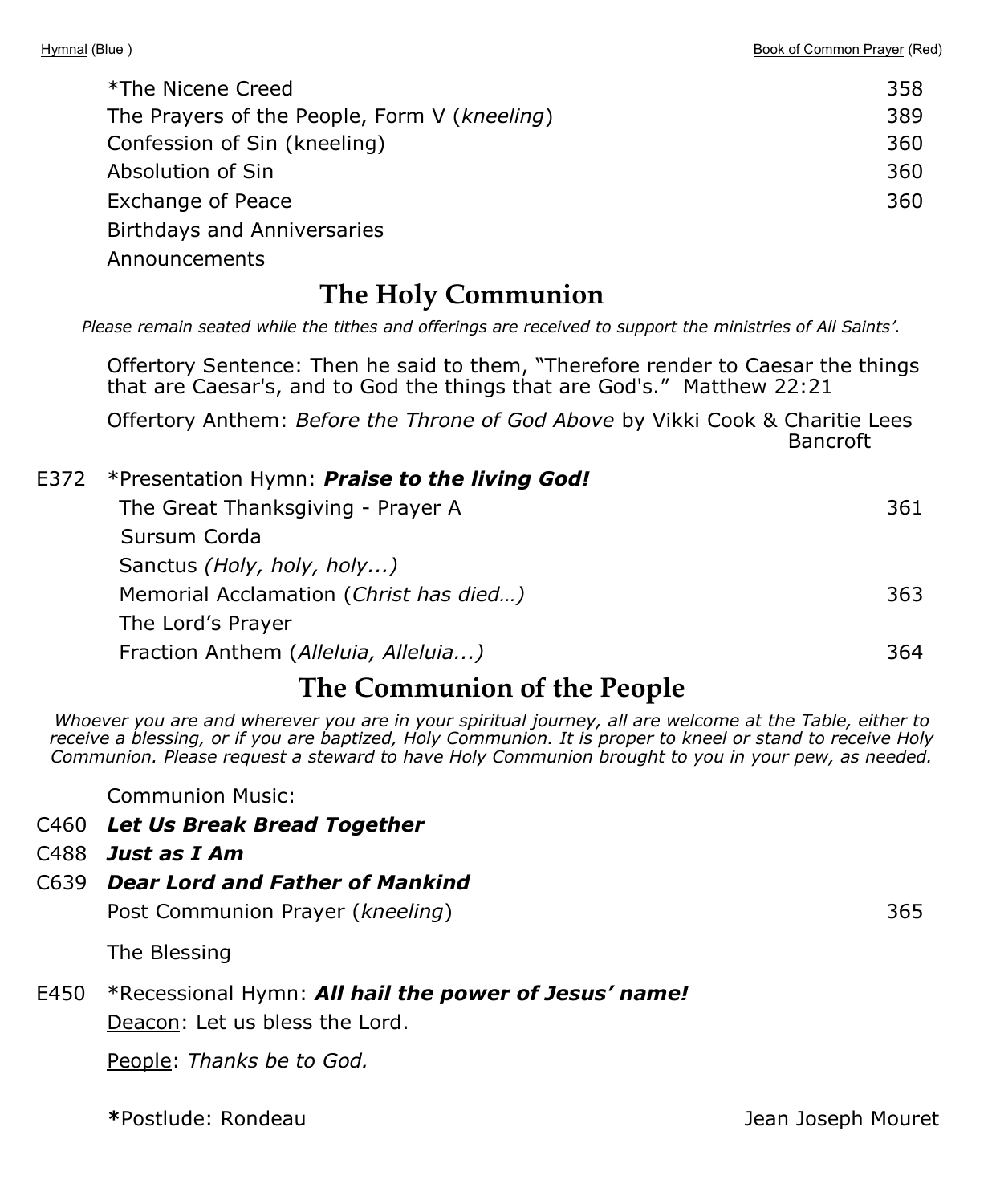

The Rev. Dr. Reid Hensarling, Rector The Rev. Kathy Hulin, Assistant to the Rector The Rev. Bob Johnson, Deacon

### This Week (June 19 - June 25) at All Saints'

| Sunday    | $7:30$ a.m.  | Holy Eucharist, Rite I                              |
|-----------|--------------|-----------------------------------------------------|
|           | 8:50a.m.     | Holy Eucharist, Rite II, Livestream                 |
|           | $10:00$ a.m. | Sunday School for all ages                          |
|           | $10:50$ a.m. | Holy Eucharist, Rite II, Livestream                 |
| Monday    | 4:30 p.m.    | Centering Prayer at Jean Addington's home           |
| Tuesday   | 5:00 p.m.    | Fr. Reid and Rev. Kathy on Facebook Live            |
| Wednesday | $10:30$ a.m. | Bible Study with Fr. Reid, Luke Classroom,<br>Zoom  |
|           | 12:10 p.m.   | Holy Eucharist w/prayers, St. Mary's Chapel         |
|           | 6:00 p.m.    | Family Ministry Programming                         |
|           | 7:00 p.m.    | Parish Academy Classes, Zoom                        |
|           |              |                                                     |
| Friday    | 6:15a.m.     | Morning Prayer, Rite II, St. Mary's Chapel,<br>Zoom |
|           | 7:00 a.m.    | Bible Study with Fr. Reid, Luke Classroom, Zoom     |
|           |              |                                                     |
| Saturday  | $11:00$ a.m. | Family Ministries Summer Jam at the Lung's          |
|           | 4:00 p.m.    | Holy Eucharist Rite II                              |

Be sure to check Realm for more detailed news and announcements, as well as a calendar of events including Zoom links.